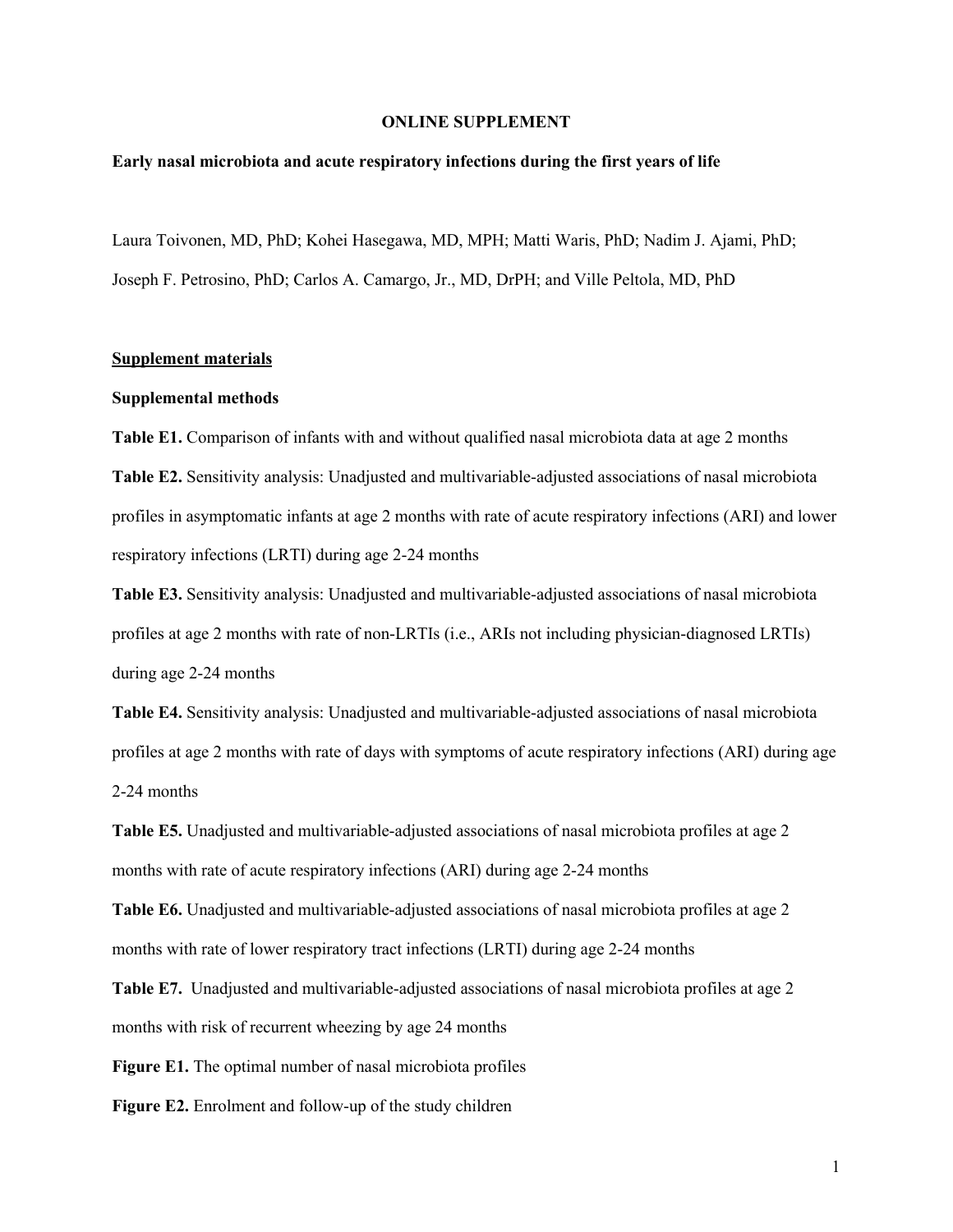**Figure E3.** Kaplan-Meier curve of nasal microbiota profiles at age 2 months and risk of recurrent wheezing by age 24 months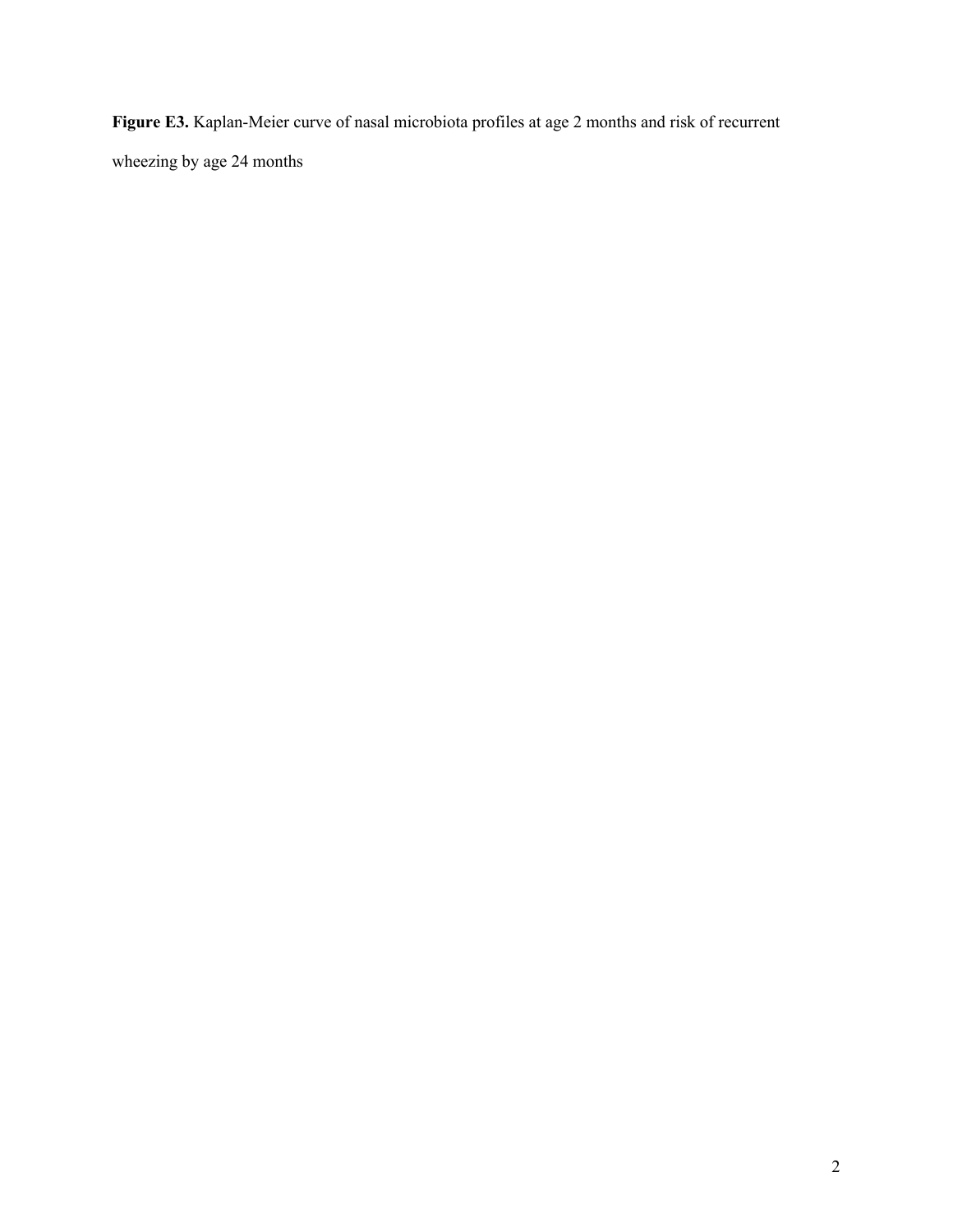#### **SUPPLEMENTAL METHODS**

#### **Study design, setting, and participants**

We analysed data from the prospective, population-based, birth-cohort study called the Steps to the Healthy Development and Well-being of Children (STEPS study). From all infants born in the Hospital District of Southwest Finland from January 2008 through April 2010 to Finnish or Swedishspeaking mothers (eligible cohort,  $n = 9811$  mothers;  $n = 9936$  infants), families of 1827 infants (30 pairs of twins) were enrolled either during the first trimester of pregnancy or soon after birth and are followed until early adulthood.<sup>1</sup> Of these infants, 923 infants were enrolled in an intensive follow-up for acute respiratory infections (ARI) from birth to age 24 months.<sup>2</sup> No selection criteria other than language (Finnish or Swedish speaking family) were applied for recruiting the families for the STEPS study or for the ARI follow-up subcohort. Based on data from the Finnish National Birth Registry,<sup>1</sup> the participating and nonparticipating children were generally similar in the baseline characteristics, such as sex, gestational age, birth weight, 5-minute Apgar-points, and maternal BMI (all P>0.10) while the participating children were more often first-borns and the age of their mothers were somewhat higher (mean age 30.8 (SD, 4.6) years in participating vs. 30.1 (SD, 5.2) years in non-participating mothers).

# **Data collection**

Infants were followed for ARIs from birth to age 24 months with daily symptom diaries. Families were encouraged to visit the study clinic at the Turku Centre for Child and Youth Research, Turku University Hospital and University of Turku (Turku, Finland) during ARIs if they felt that an evaluation by a physician was needed. Nasal swab specimens were collected by study personnel using flocked nylon swabs (Copan, Brescia, Italy) at a scheduled participant visit at age 2 months. Demographics, family history, pre-, peri-, and post-natal history, and environmental information were collected from the National Birth Registry and by structured questionnaires. Data on outpatient and emergency department visits at hospitals and hospitalizations from birth to age 24 months were retrieved from medical records of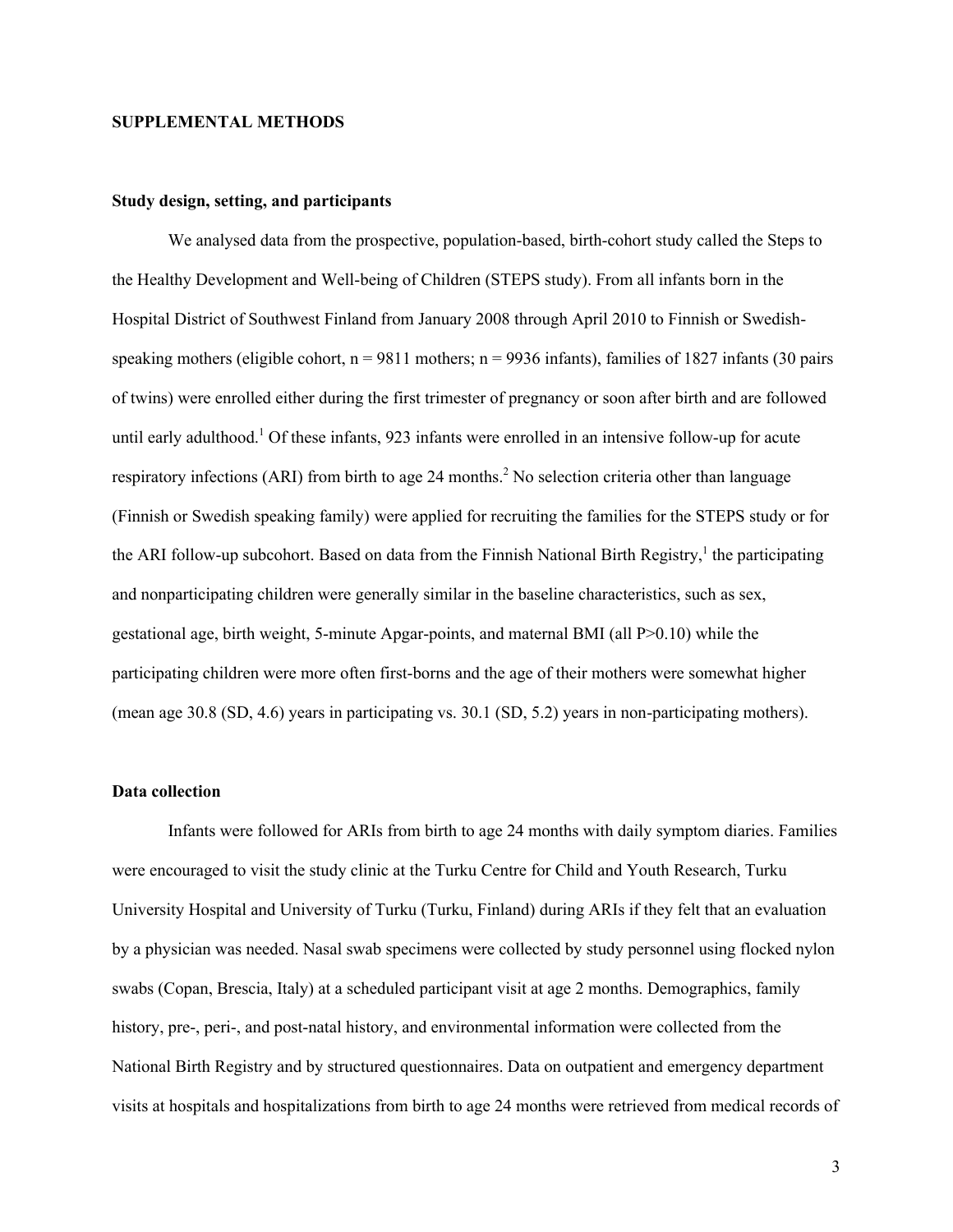the Hospital District of Southwest Finland which comprises information from both hospitals providing inpatient pediatric care in the area (Turku University Hospital and Salo District Hospital). All data were reviewed at the Turku Centre for Child and Youth Research.

#### **Respiratory Virus Detection**

Nasal samples were analysed for respiratory viruses at the University of Turku (Turku, Finland). Nucleic acids were extracted by NucliSense easyMag (BioMerieux, Boxtel, Netherlands) or MagnaPure 96 (Roche, Penzberg, Germany) automated extractor. Extracted RNA was reverse transcribed and the cDNA was amplified using real-time, quantitative PCR for rhinovirus, human enteroviruses and respiratory syncytial virus (RSV) as described earlier.<sup>34</sup> All specimens collected during influenza seasons were analysed by reverse transcriptase PCR for influenza A and B viruses.<sup>5</sup> The first and last day of each influenza season were defined on the basis of the influenza antigen test results and data from the infectious disease surveillance registry of the National Institute for Health and Welfare, Finland. 6

#### **16S rRNA gene sequencing of nasal airway microbiota**

16S rRNA gene sequencing methods were adapted from the methods developed for the National Institutes of Health (NIH) Human Microbiome Project.<sup>78</sup> Nasal swab samples were eluted in 500 µl of 1 x PBS by vortexing. An aliquot of 200 µl was used as a starting material for bacterial DNA extraction. The DNAs were isolated from nasal swab samples with automated MagNA Pure 96 System using MagNA Pure 96 DNA and Viral NA SV 2.0 kit (Cat. No 6543588001, Roche Life Science) with Pathogen Universal 200 3.1 protocol and an elution volume of 50 µl. ZymoBiomics Microb Community standard was used as a positive control (Cat. No. D6300, Zymo Research). DNA extractions were done at Turku Centre for Biotechnology (Turku, Finland) and extracted DNAs were sent for microbiota testing to Baylor College of Medicine (Houston, TX, USA).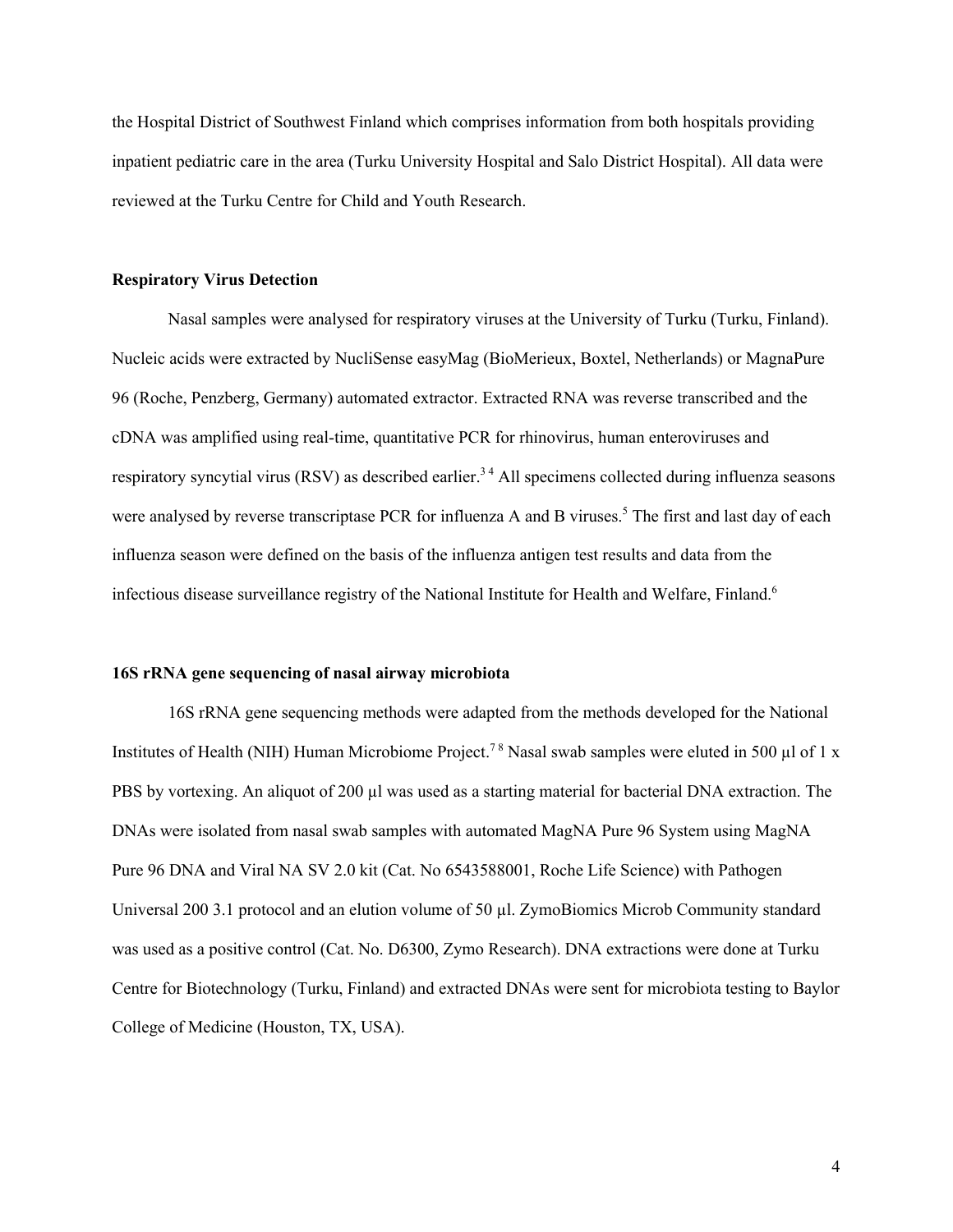The 16S rDNA V4 region was amplified by PCR and sequenced on the MiSeq platform (Illumina; SanDiego, CA) using the 2x250 bp paired-end protocol yielding pair-end reads that overlap almost completely. The primers used for amplification contain adapters for MiSeq sequencing and singleend barcodes allowing pooling and direct sequencing of PCR products.<sup>910</sup> Sequencing read pairs were demultiplexed based on the unique molecular barcodes, and reads were merged using USEARCH  $v7.0.1090$ ,<sup>11</sup> allowing zero mismatches and a minimum overlap of 50 bases. Samples with suboptimal amounts of sequencing reads were re-sequenced to ensure that the majority of bacterial taxa were encompassed in our analyses. 16S rRNA gene sequences were clustered into operational taxonomic units (OTUs) at a similarity cutoff value of 97% using the UPARSE algorithm. <sup>12</sup> OTUs were determined by mapping the centroids to the SILVA database<sup>13</sup> version 128 containing only the 16S V4 region to determine taxonomies. Rarefaction curves of bacterial OTUs were constructed using sequence data for each sample to ensure coverage of the bacterial diversity present. A custom script constructed a rarefied OTU table (rarefaction was performed at only one sequence depth) from the output files generated in the previous two steps for downstream analyses of alpha-diversity (e.g., Shannon index) and beta-diversity  $(e.g., Bray-Curtis).<sup>14</sup>$ 

#### **Quality control**

The processes involving microbial DNA extraction, 16S rRNA gene amplification, and amplicon sequencing included a set of controls that enabled us to evaluate the potential introduction of contamination or off-target amplification. Nontemplate controls (extraction chemistries) were included in the microbial DNA extraction process and the resulting material was subsequently used for PCR amplification. In addition, at the step of amplification, another set of nontemplate controls (PCR-mix) was included to evaluate the potential introduction of contamination at this step. Similarly, a positive control composed of known and previously characterized microbial DNA was included at this step to evaluate the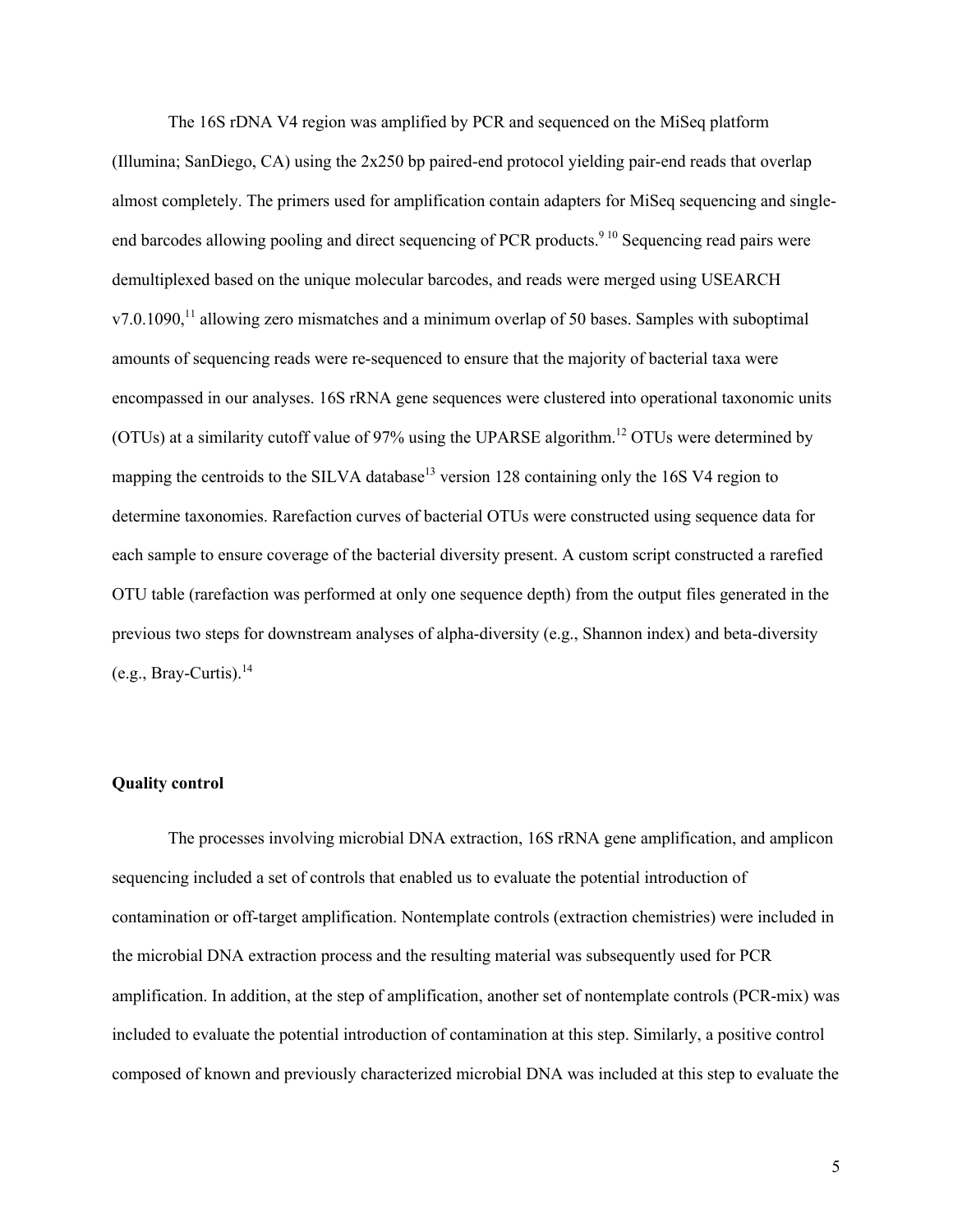efficiency of the amplification process. Before samples (unknowns) were pooled together, sequencing controls were evaluated and the rejection criteria were the presence of amplicons in any of the nontemplate controls or the absence of amplicons in the positive control. In the present study, no amplicons were observed in the nontemplate controls and a negligible amount of raw reads was recovered after sequencing.

# **Outcome definition**

The primary outcome was the incidence rate of all ARIs (including upper ARIs and LRTIs). The secondary outcomes were 1) the rate of LRTIs during age 2-24 months and recurrent wheezing by age 24 months. An ARI was defined as presence of rhinitis or cough (with or without fever or wheezing) documented in the symptom diary by the parents, or as any ARI diagnosed by a physician. <sup>2</sup> The duration of 97.2% of ARIs was ≤30 days. To account for overlapping infections, the length of an ARI was limited to 30 days; longer ARIs (2.8%) were calculated as separate episodes with a maximum duration of 30 days. LRTIs (e.g., bronchiolitis, pneumonia) were diagnosed by study physicians or attending physicians at other clinics or hospitals. Repeated diagnoses of LRTIs within 14 days were calculated as one episode. Recurrent wheezing was defined as  $\geq$ 3 wheezing episodes (with or without other respiratory symptoms) during age 2-24 months reported by the parents in the diary or diagnosed by a physician. In the sensitivity analyses, we repeated the analysis by fitting a negative binomial regression model with 1) excluding infants with respiratory symptoms at the time of age 2-month nasal sampling, 2) modelling the rate of non-LRTIs (i.e., ARIs not including physician-diagnosed LRTIs) during age 2-24 months as the outcome, and 3) modelling the number of days with ARI symptoms during age 2-24 months as the outcome.

### **REFERENCES**

1. Lagstrom H, Rautava P, Kaljonen A, *et al*. Cohort profile: Steps to the healthy development and wellbeing of children (the STEPS Study). *Int J Epidemiol* 2013;42:1273-84.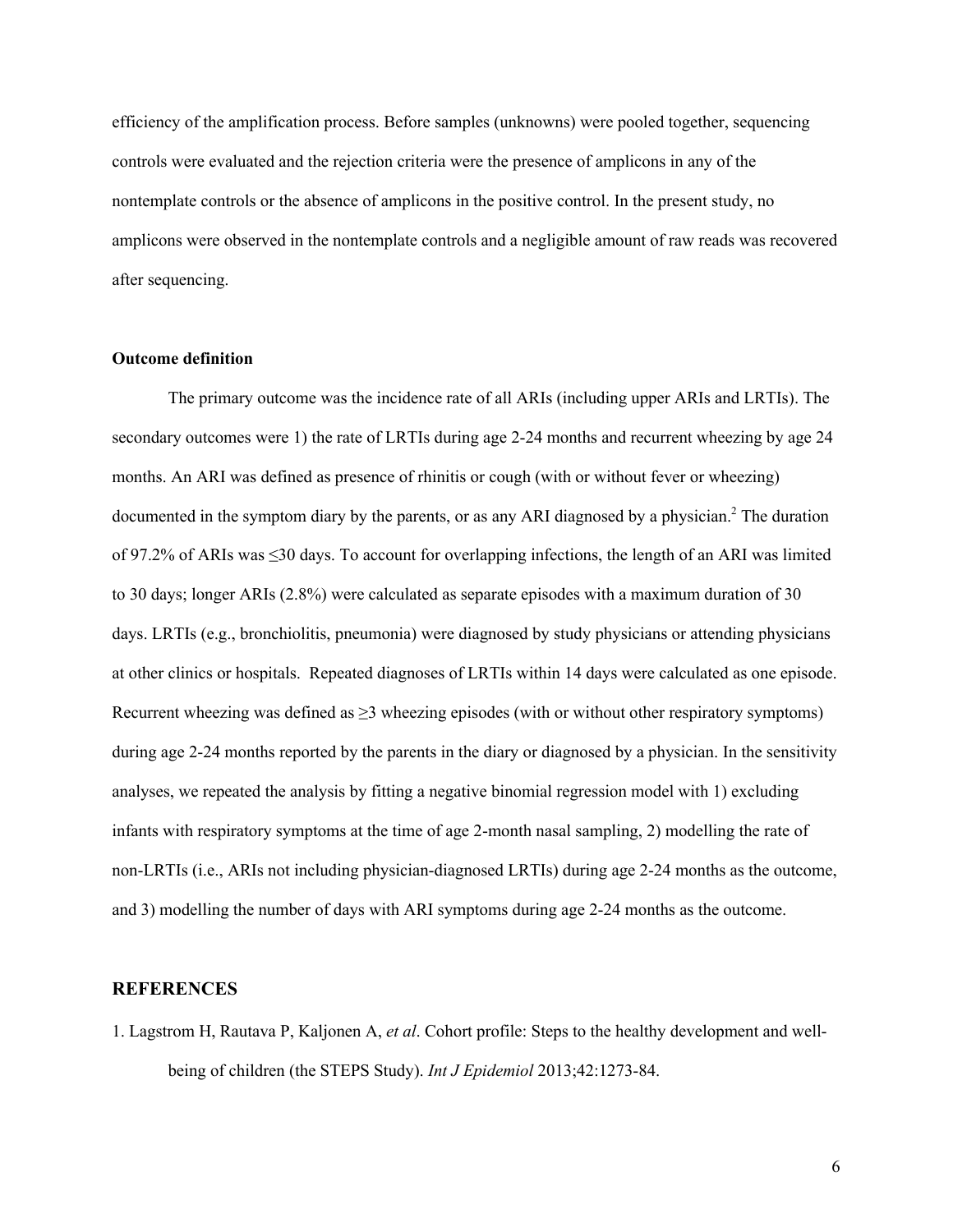- 2. Toivonen L, Schuez-Havupalo L, Karppinen S, *et al*. Rhinovirus infections in the first 2 years of life. *Pediatrics* 2016;138:e20161309.
- 3. Osterback R, Tevaluoto T, Ylinen T, *et al*. Simultaneous detection and differentiation of human rhinoand enteroviruses in clinical specimens by real-time PCR with locked nucleic Acid probes. *J Clin Microbiol* 2013;51:3960-7.
- 4. Toivonen L, Schuez-Havupalo L, Rulli M, *et al*. Blood MxA protein as a marker for respiratory virus infections in young children. *J Clin Virol* 2015;62:8-13.
- 5. Jokela P, Vuorinen T, Waris M, *et al*. Performance of the Alere i influenza A&B assay and mariPOC test for the rapid detection of influenza A and B viruses. *J Clin Virol* 2015;70:72-6.
- 6. Teros-Jaakkola T, Toivonen L, Schuez-Havupalo L, *et al*. Influenza virus infections from 0 to 2 years of age: A birth cohort study. *J Microbiol Immunol Infect* 2017; Dec 7. doi: 10.1016/j.jmii.2017.10.007.
- 7. A framework for human microbiome research. *Nature* 2012;486:215-21.
- 8. Structure, function and diversity of the healthy human microbiome. *Nature* 2012;486:207-14.
- 9. Caporaso JG, Kuczynski J, Stombaugh J, *et al*. QIIME allows analysis of high-throughput community sequencing data. *Nat Methods.* 2010;7:335-6.
- 10. Caporaso JG, Lauber CL, Walters WA, *et al*. Ultra-high-throughput microbial community analysis on the Illumina HiSeq and MiSeq platforms. *ISME J* 2012;6:1621-4.
- 11. Edgar RC. Search and clustering orders of magnitude faster than BLAST. *Bioinformatics* 2010;26:2460-1.
- 12. Edgar RC. UPARSE: highly accurate OTU sequences from microbial amplicon reads. *Nat Methods* 2013;10:996-8.
- 13. Quast C, Pruesse E, Yilmaz P, *et al*. The SILVA ribosomal RNA gene database project: improved data processing and web-based tools. *Nucleic Acids Res* 2013;41:D590-6.
- 14. Bray J, Curtis J. An ordination of the upland forest communities of Southern Wisconsin. *Ecological Monographs* 1957;27:326-49.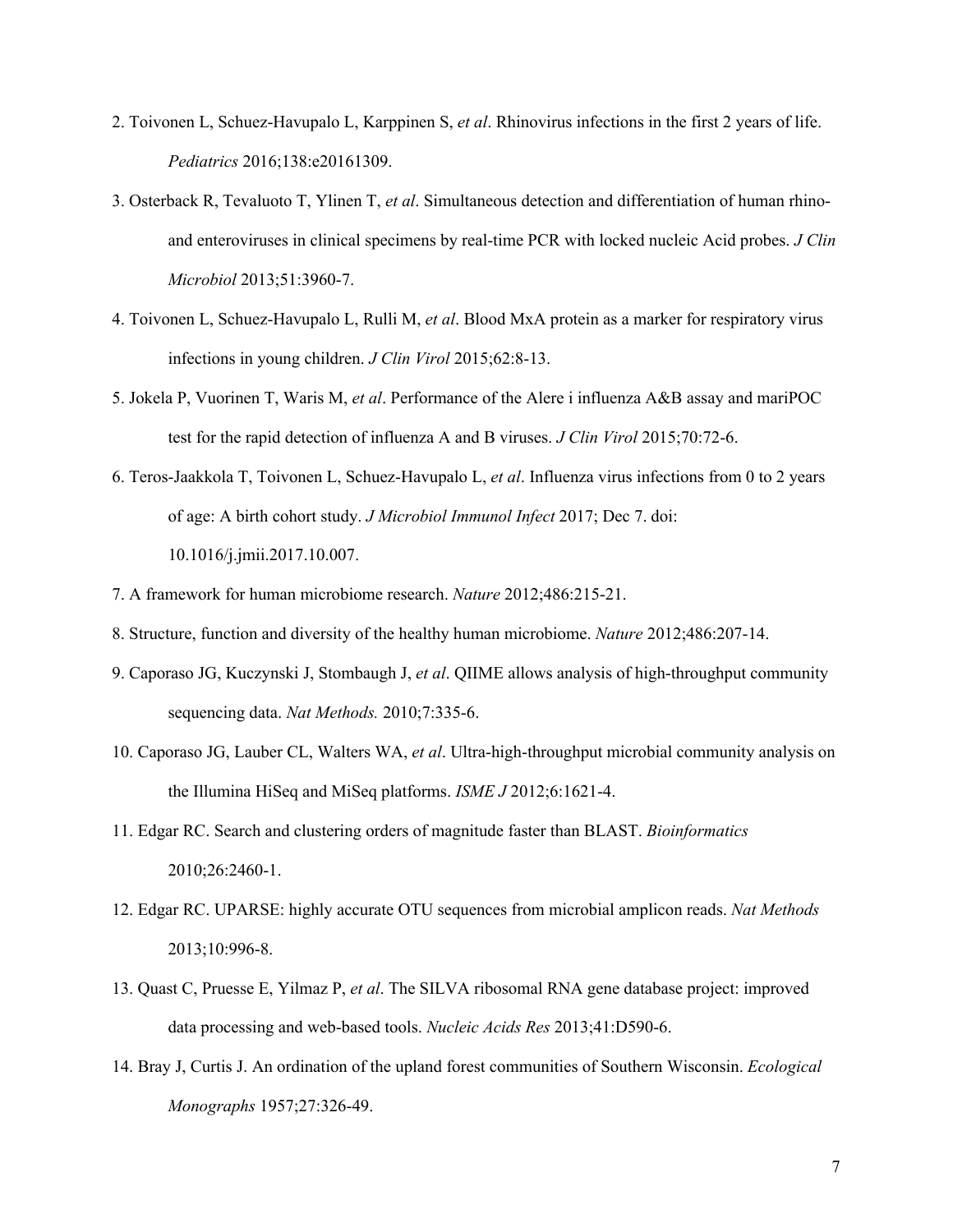**Table E1.** Comparison of infants with and without qualified nasal microbiota data at age 2 months

|                                                            | Nasal microbiota data at age 2 months                     |                                                                         |         |  |  |
|------------------------------------------------------------|-----------------------------------------------------------|-------------------------------------------------------------------------|---------|--|--|
| Characteristic                                             | <b>Infants with</b><br>qualified data,<br>$n=839(90.1\%)$ | <b>Infants without</b><br>qualified data, <sup>a</sup><br>$n=84(9.1\%)$ | P-value |  |  |
| Age at 2-month scheduled visit, months,                    | $2.6(2.4-2.7)$                                            | $2.5(2.3-2.7)$                                                          | 0.26    |  |  |
| median (IQR)                                               |                                                           |                                                                         |         |  |  |
| Male sex                                                   | 443 (52.8)                                                | 45(53.6)                                                                | 0.98    |  |  |
| Household sibling                                          | 350(41.7)                                                 | 26(31.0)                                                                | 0.07    |  |  |
| Maternal asthma                                            | 64 (7.6)                                                  | 7(8.3)                                                                  | 0.83    |  |  |
| Parental asthma                                            | 109(13.0)                                                 | 11(13.1)                                                                | 0.99    |  |  |
| Maternal smoking during pregnancy                          | 46(5.5)                                                   | 4(4.8)                                                                  | 0.99    |  |  |
| Birth by Caesarean section                                 | 111(13.2)                                                 | 13(15.5)                                                                | 0.68    |  |  |
| Premature (<37 weeks)                                      | 34(4.1)                                                   | 4(4.8)                                                                  | 0.77    |  |  |
| Small for gestational age                                  | 16(1.9)                                                   | 2(2.4)                                                                  | 0.68    |  |  |
| Intrapartum antibiotics                                    | 105(12.5)                                                 | 12(14.3)                                                                | 0.78    |  |  |
| Breastfeeding during the first 2 months of<br>$life^b$     | 571 (68.1)                                                | 56 (66.7)                                                               | 0.80    |  |  |
| Systemic antibiotic use before age 2-month<br>nasal sample | 141(16.8)                                                 | 13(15.5)                                                                | 0.51    |  |  |
| Age 2-month scheduled visit                                |                                                           |                                                                         |         |  |  |
| Mild respiratory symptoms                                  | 135(16.1)                                                 | 15(20.0)                                                                | 0.48    |  |  |
| Respiratory virus in nasal sample                          | 134(16.0)                                                 | 7(11.3)                                                                 | 0.43    |  |  |
| Clinical outcomes during age 2-24 months°                  |                                                           |                                                                         |         |  |  |
| ARIs, incidence rate /100 children-years                   |                                                           |                                                                         |         |  |  |
| $(95\% \text{ CI})$                                        |                                                           |                                                                         |         |  |  |
| All ARIs                                                   | 656 (635-679)                                             | 649 (574-735)                                                           | 0.74    |  |  |
| Days with ARI symptoms                                     | 4982 (4698-5288)                                          | 4364 (3588-5379)                                                        | 0.57    |  |  |
| <b>LRTIs</b>                                               | $24(20-29)$                                               | $19(8-54)$                                                              | 0.22    |  |  |
| Recurrent wheezing <sup>d</sup>                            | 92(11.6)                                                  | 7(11.9)                                                                 | 0.99    |  |  |

Data are no. (%) of infants unless otherwise indicated. Percentages may not equal 100 because of missingness.

Abbreviations: ARI, acute respiratory infection; IQR, interquartile range; LRTI, lower respiratory tract infection.

<sup>a</sup> Infants who did not undergo nasal sampling ( $n=23$ ) and those with unqualified microbiota data ( $n=61$ ).

 $b$  Data for breastfeeding available for 716 (78%) infants.

 $\degree$  Data on ARIs at age 2-24 months was available for 876 (95%) children. Incidence rates were calculated using negative binomial distribution and log link with natural logarithm of follow-up time as an offset.

 $d \geq 3$  wheezing episodes at age 2-24 months.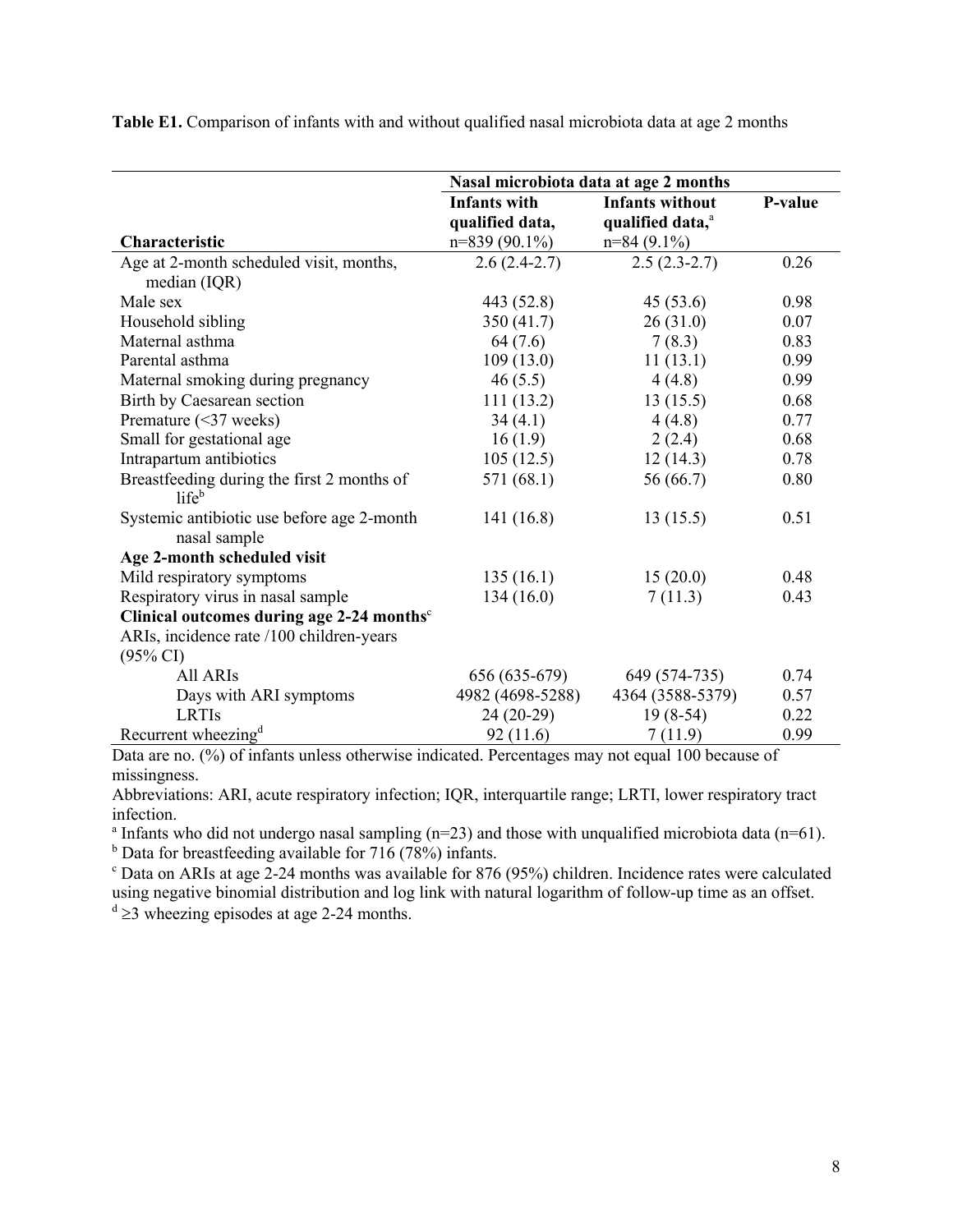**Table E2.** Sensitivity analysis: Unadjusted and multivariable-adjusted associations of nasal microbiota profiles in asymptomatic infants at age 2 months ( $n=704$ ) with rate of acute respiratory infections (ARI) and lower respiratory infections (LRTI) during age 2-24 months<sup>a</sup>

|                               |                                             | <b>Unadjusted analysis</b> |                                             | Multivariable-adjusted analysis |  |
|-------------------------------|---------------------------------------------|----------------------------|---------------------------------------------|---------------------------------|--|
| Outcome by microbiota profile | Incidence rate ratio<br>$(95\% \text{ CI})$ | P-value                    | Incidence rate ratio<br>$(95\% \text{ CI})$ | P-value                         |  |
| ARIs $(n=7,810)$              |                                             |                            |                                             |                                 |  |
| Moraxella-dominant            | $1.27(1.09-1.49)$                           | 0.003                      | $1.19(1.01-1.39)$                           | 0.03                            |  |
| Streptococcus-dominant        | $1.14(0.97-1.33)$                           | 0.12                       | $1.12(0.96-1.30)$                           | 0.15                            |  |
| Dolosigranulum-dominant       | $1.09(0.93-1.27)$                           | 0.31                       | $1.05(0.90-1.23)$                           | 0.50                            |  |
| Staphylococcus-dominant       | $1.13(0.96-1.33)$                           | 0.15                       | $1.11(0.95-1.30)$                           | 0.20                            |  |
| Corynebacteriaceae-dominant   | reference                                   |                            | reference                                   |                                 |  |
| LRTIs $(n=285)$               |                                             |                            |                                             |                                 |  |
| Moraxella-dominant            | $3.43(1.16-10.90)$                          | 0.03                       | $3.14(1.01-10.46)$                          | 0.049                           |  |
| Streptococcus-dominant        | $1.86(0.61-6.08)$                           | 0.29                       | $1.61(0.52 - 5.41)$                         | 0.41                            |  |
| Dolosigranulum-dominant       | $2.33(0.77 - 7.52)$                         | 0.15                       | $2.18(0.71 - 7.15)$                         | 0.18                            |  |
| Staphylococcus-dominant       | $3.69(1.23-11.96)$                          | 0.02                       | $3.28(1.08-10.69)$                          | 0.04                            |  |
| Corynebacteriaceae-dominant   | reference                                   |                            | reference                                   |                                 |  |

Abbreviations: ARI, acute respiratory infection, CI, confidence interval, LRTI, lower respiratory tract infection

<sup>a</sup> For the sensitivity analysis, infants with respiratory symptoms at the time of age 2-month nasal sampling were excluded (n=135). Incidence rates of ARIs and LRTIs were compared by using unadjusted and multivariable-adjusted negative binomial regression models with follow-up time from age 2-month visit to age 24 months as an offset variable. Multivariable analysis adjusted for 8 patient-level covariates (age, sex, household siblings, parental asthma, birth by Caesarean section, breastfeeding, history of systemic antibiotic use, and respiratory virus in age 2-month sample). *Corynebacteriaceae*-dominant microbiota profile was used as the reference.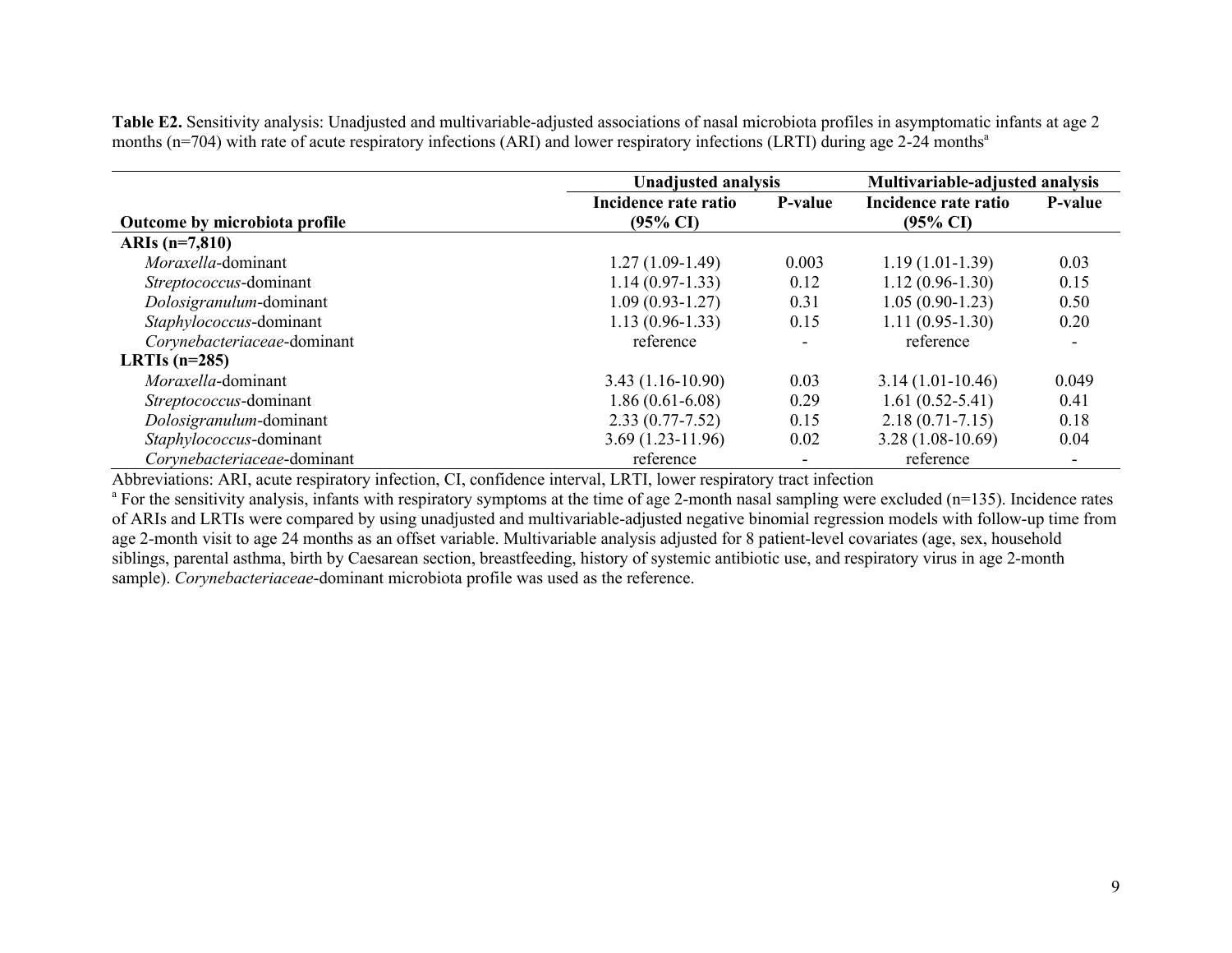**Table E3.** Sensitivity analysis: Unadjusted and multivariable-adjusted associations of nasal microbiota profiles at age 2 months with rate of non-LRTIs (i.e., ARIs not including physician-diagnosed LRTIs) during age 2-24 months<sup>a</sup>

|                                                         | <b>Unadjusted analysis</b> |                          | Multivariable-adjusted analysis |                          |
|---------------------------------------------------------|----------------------------|--------------------------|---------------------------------|--------------------------|
|                                                         | Incidence rate ratio       | <b>P-value</b>           | Incidence rate ratio            | <b>P-value</b>           |
| Outcome by nasal microbiota profile                     | $(95\% \text{ CI})$        |                          | $(95\% \text{ CI})$             |                          |
| Non-LRTIs (i.e., ARIs not including physician-diagnosed |                            |                          |                                 |                          |
| LRTIs) $(n=7,525)$                                      |                            |                          |                                 |                          |
| Moraxella-dominant                                      | $1.30(1.13-1.50)$          | < 0.001                  | $1.16(1.01-1.34)$               | 0.03                     |
| Streptococcus-dominant                                  | $1.14(0.99-1.32)$          | 0.08                     | $1.12(0.97-1.29)$               | 0.11                     |
| Dolosigranulum-dominant                                 | $1.09(0.94-1.27)$          | 0.23                     | $1.06(0.92 - 1.22)$             | 0.43                     |
| Staphylococcus-dominant                                 | $1.10(0.95-1.28)$          | 0.21                     | $1.11(0.96-1.28)$               | 0.17                     |
| Corynebacteriaceae-dominant                             | reference                  | $\overline{\phantom{0}}$ | reference                       | $\overline{\phantom{0}}$ |

Abbreviations: ARI, acute respiratory infection; CI, confidence interval; LRTI, lower respiratory tract infection

<sup>a</sup> Incidence rates of non-LRTIs (i.e., ARIs not including physician-diagnosed LRTIs) were compared by using unadjusted and multivariableadjusted negative binomial regression models with follow-up time from age 2-month visit to age 24 months as an offset variable. Multivariable analysis adjusted for 9 patient-level covariates (age, sex, household siblings, parental asthma, birth by Caesarean section, breastfeeding, history of systemic antibiotic use, respiratory symptoms at the time of nasal sampling, and respiratory virus in age 2-month sample). *Corynebacteriaceae*dominant microbiota profile was used as the reference.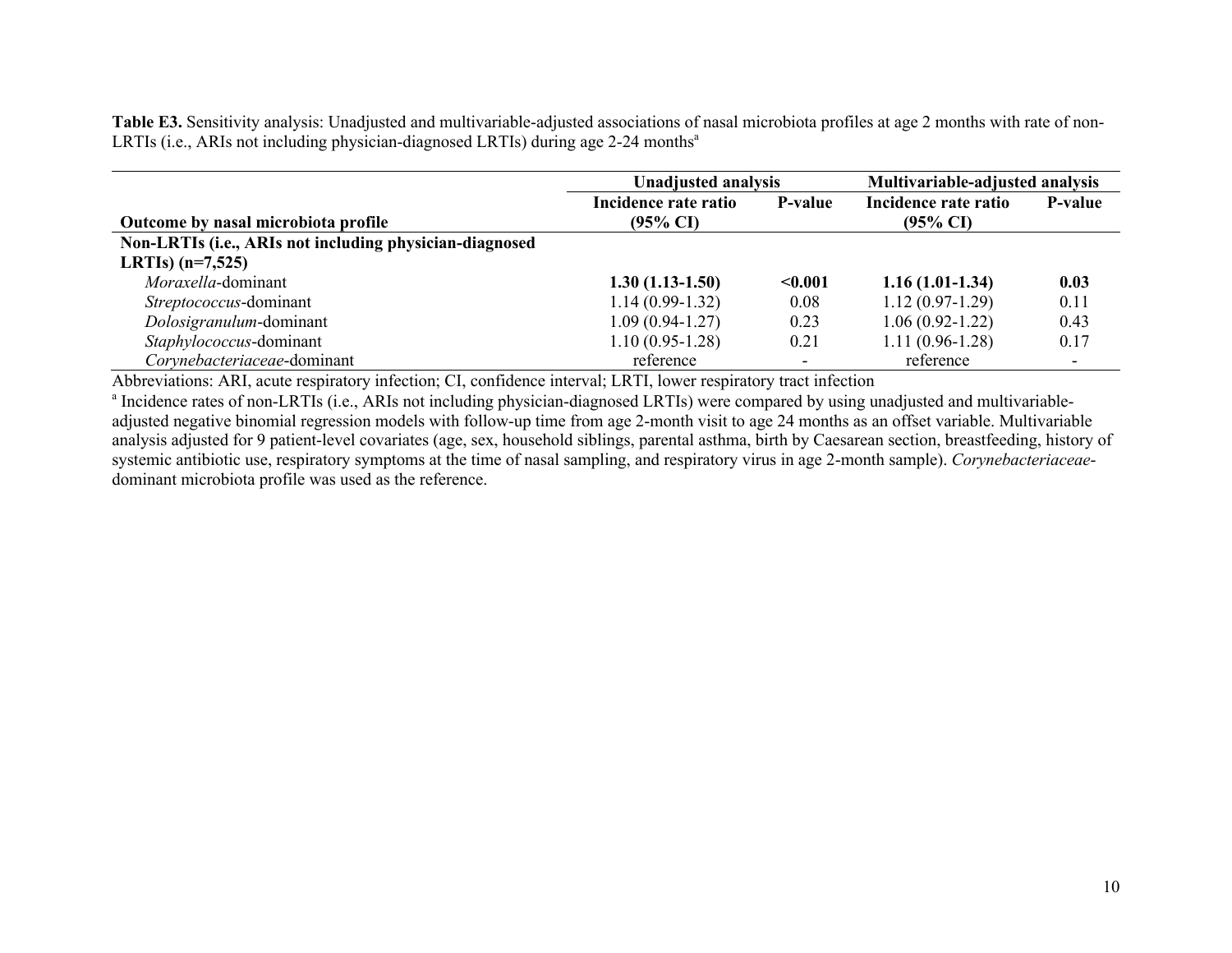**Table E4.** Sensitivity analysis: Unadjusted and multivariable-adjusted associations of nasal microbiota profiles at age 2 months with rate of days with symptoms of acute respiratory infections (ARI) during age 2-24 months<sup>a</sup>

|                                                            | <b>Unadjusted analysis</b>                  |         |                                             | Multivariable-adjusted analysis |  |
|------------------------------------------------------------|---------------------------------------------|---------|---------------------------------------------|---------------------------------|--|
| Variable                                                   | Incidence rate ratio<br>$(95\% \text{ CI})$ | P-value | Incidence rate ratio<br>$(95\% \text{ CI})$ | P-value                         |  |
| Nasal microbiota profile                                   |                                             |         |                                             |                                 |  |
| Moraxella-dominant                                         | $1.88(1.47-2.38)$                           | < 0.001 | $1.61(1.25-2.06)$                           | < 0.001                         |  |
| Streptococcus-dominant                                     | $1.56(1.21-1.99)$                           | < 0.001 | $1.56(1.22-1.99)$                           | < 0.001                         |  |
| Dolosigranulum-dominant                                    | $1.43(1.11-1.82)$                           | 0.005   | $1.42(1.11-1.81)$                           | 0.005                           |  |
| Staphylococcus-dominant                                    | $1.44(1.11-1.86)$                           | 0.005   | $1.52(1.18-1.96)$                           | 0.001                           |  |
| Corynebacteriaceae-dominant                                | reference                                   |         | reference                                   |                                 |  |
| Age at nasal sample collection (per each incremental week) |                                             |         | $0.99(0.95-1.03)$                           | 0.59                            |  |
| Male sex                                                   |                                             |         | $1.09(0.97-1.22)$                           | 0.13                            |  |
| Household sibling                                          |                                             |         | $1.20(1.05-1.37)$                           | 0.006                           |  |
| Parental asthma                                            |                                             |         | $1.18(1.00-1.42)$                           | 0.06                            |  |
| Birth by Caesarean section                                 |                                             |         | $0.78(0.66-0.93)$                           | 0.005                           |  |
| Breastfeeding during the first 2 months of life            |                                             |         | $1.21(1.01-1.44)$                           | 0.04                            |  |
| Systemic antibiotic use before age 2-month nasal sampling  |                                             |         | $0.96(0.83-1.13)$                           | 0.62                            |  |
| Respiratory symptoms at the time of age 2-month sampling   |                                             |         | $1.45(1.22-1.73)$                           | < 0.001                         |  |
| Respiratory virus detected in age 2-month sample           |                                             |         | $0.92(0.78-1.10)$                           | 0.33                            |  |

Abbreviations: ARI, acute respiratory infection; CI, confidence interval

<sup>a</sup> Rates of days with ARI symptoms were compared by using unadjusted and multivariable-adjusted negative binomial regression models with completed follow-up time of symptom diary from age 2-month visit to age 24 months as an offset variable. *Corynebacteriaceae*-dominant microbiota profile was used as the reference.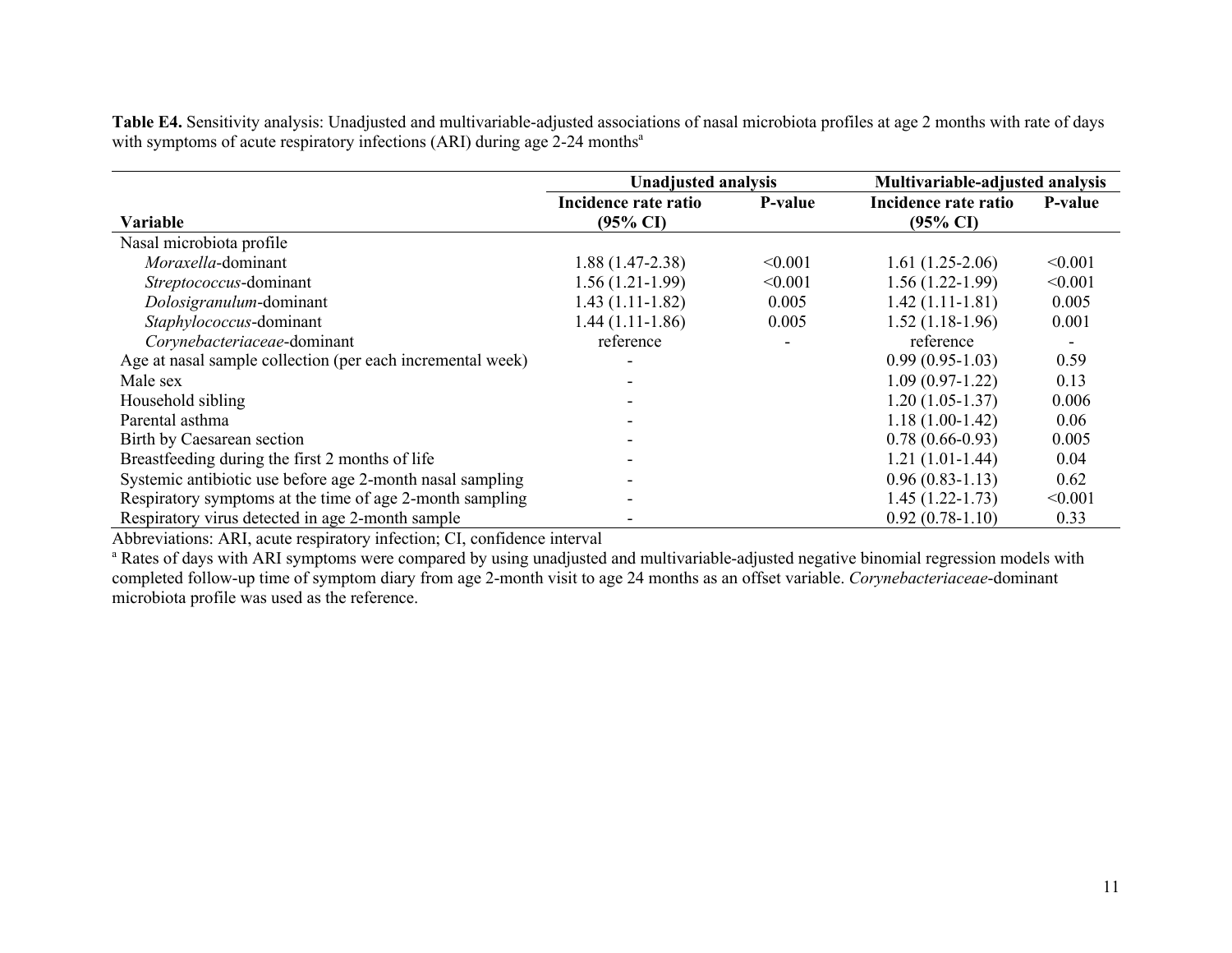**Table E5.** Unadjusted and multivariable-adjusted associations of nasal microbiota profiles at age 2 months with rate of acute respiratory infections (ARI) during age 2-24 months<sup>a</sup>

|                                                            | <b>Unadjusted analysis</b>                  |                          | Multivariable-adjusted analysis             |                          |  |
|------------------------------------------------------------|---------------------------------------------|--------------------------|---------------------------------------------|--------------------------|--|
| <b>Variable</b>                                            | Incidence rate ratio<br>$(95\% \text{ CI})$ | P-value                  | Incidence rate ratio<br>$(95\% \text{ CI})$ | P-value                  |  |
| Nasal microbiota profile                                   |                                             |                          |                                             |                          |  |
| Moraxella-dominant                                         | $1.34(1.16-1.54)$                           | < 0.001                  | $1.19(1.04-1.37)$                           | 0.01                     |  |
| Streptococcus-dominant                                     | $1.16(1.00-1.35)$                           | 0.04                     | $1.14(0.99-1.31)$                           | 0.08                     |  |
| Dolosigranulum-dominant                                    | $1.11(0.96-1.29)$                           | 0.15                     | $1.08(0.94-1.24)$                           | 0.31                     |  |
| Staphylococcus-dominant                                    | $1.14(0.98-1.32)$                           | 0.10                     | $1.14(0.98-1.31)$                           | 0.09                     |  |
| Corynebacteriaceae-dominant                                | reference                                   | $\overline{\phantom{a}}$ | reference                                   | $\overline{\phantom{0}}$ |  |
| Age at nasal sample collection (per each incremental week) |                                             |                          | $0.99(0.97-1.01)$                           | 0.46                     |  |
| Male sex                                                   |                                             |                          | $1.07(1.00-1.14)$                           | 0.04                     |  |
| Household sibling                                          |                                             |                          | $1.20(1.12-1.29)$                           | < 0.001                  |  |
| Parental asthma                                            |                                             |                          | $1.04(0.94-1.14)$                           | 0.46                     |  |
| Birth by Caesarean section                                 |                                             |                          | $0.92(0.84-1.02)$                           | 0.10                     |  |
| Breastfeeding during the first 2 months of life            |                                             |                          | $1.09(0.98-1.21)$                           | 0.09                     |  |
| Systemic antibiotic use before age 2-month nasal           |                                             |                          | $1.01(0.93-1.10)$                           | 0.76                     |  |
| sampling                                                   |                                             |                          |                                             |                          |  |
| Respiratory symptoms at the time of age 2-month sampling   |                                             |                          | $1.13(1.04-1.24)$                           | 0.005                    |  |
| Respiratory virus detected in age 2-month sample           |                                             |                          | $0.98(0.90-1.08)$                           | 0.75                     |  |

Abbreviations: ARI, acute respiratory infection; CI, confidence interval

<sup>a</sup> Rates of ARIs were compared by using unadjusted and multivariable-adjusted negative binomial regression models with follow-up time from age 2-month visit to age 24 months as an offset variable. *Corynebacteriaceae*-dominant microbiota profile was used as the reference.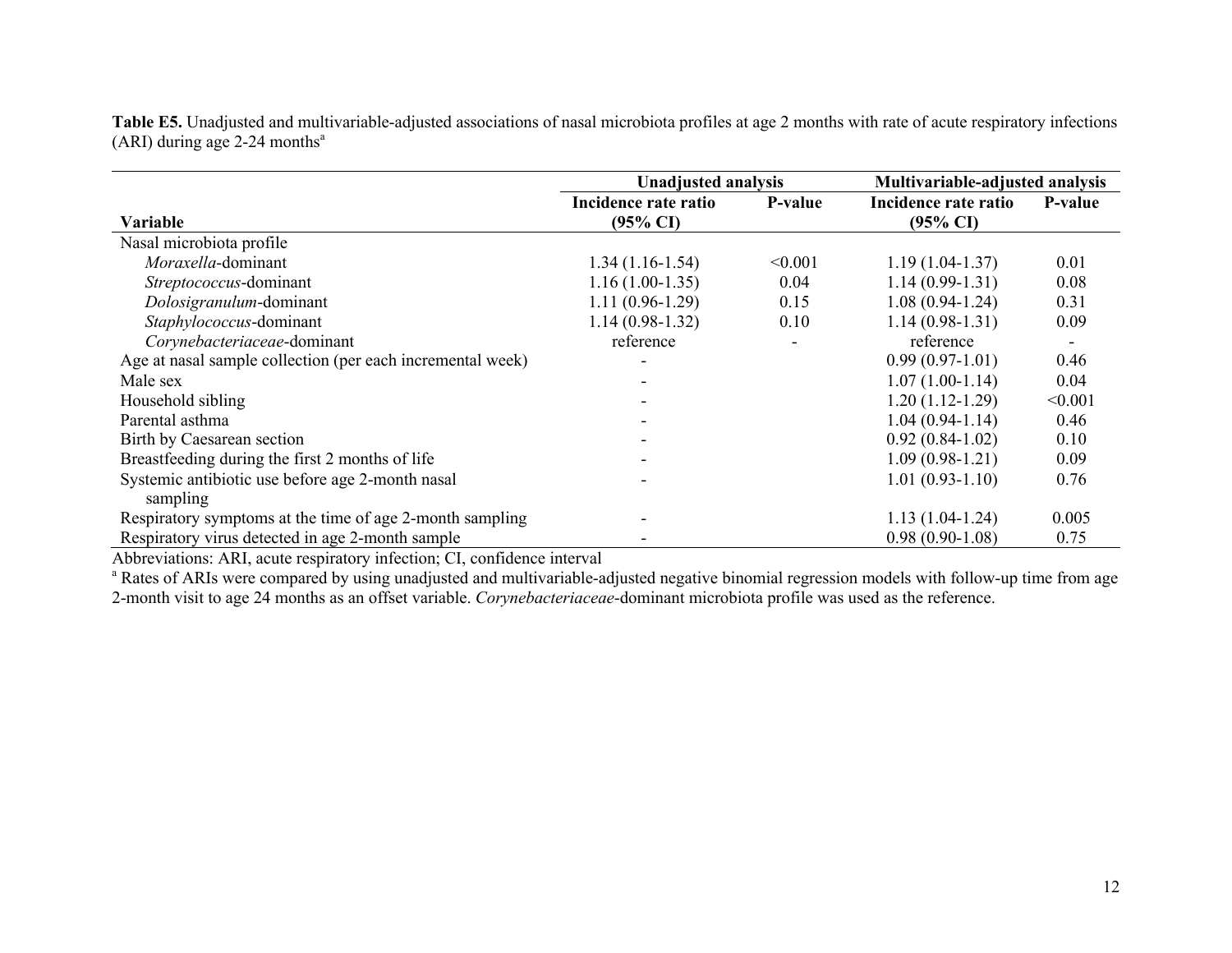**Table E6.** Unadjusted and multivariable-adjusted associations of nasal microbiota profiles at age 2 months with rate of lower respiratory tract infections (LRTI) during age  $2-24$  months<sup>a</sup>

|                                                            | <b>Unadjusted analysis</b>                  |                |                                             | Multivariable-adjusted analysis |  |
|------------------------------------------------------------|---------------------------------------------|----------------|---------------------------------------------|---------------------------------|--|
| Variable                                                   | Incidence rate ratio<br>$(95\% \text{ CI})$ | <b>P-value</b> | Incidence rate ratio<br>$(95\% \text{ CI})$ | <b>P-value</b>                  |  |
| Nasal microbiota profile                                   |                                             |                |                                             |                                 |  |
| Moraxella-dominant                                         | $3.89(1.47-11.06)$                          | 0.008          | $2.79(1.04-8.09)$                           | 0.04                            |  |
| Streptococcus-dominant                                     | $2.62(0.95 - 7.67)$                         | 0.07           | $1.89(0.69-5.55)$                           | 0.22                            |  |
| Dolosigranulum-dominant                                    | $2.38(0.87-6.95)$                           | 0.10           | $1.95(0.72 - 5.69)$                         | 0.19                            |  |
| Staphylococcus-dominant                                    | $3.42(1.24-10.13)$                          | 0.02           | $2.90(1.07-8.49)$                           | 0.04                            |  |
| Corynebacteriaceae-dominant                                | reference                                   |                | reference                                   |                                 |  |
| Age at nasal sample collection (per each incremental week) |                                             |                | $0.98(0.84-1.13)$                           | 0.75                            |  |
| Male sex                                                   |                                             |                | $1.37(0.92 - 2.03)$                         | 0.11                            |  |
| Household sibling                                          |                                             |                | $1.26(0.82-1.96)$                           | 0.28                            |  |
| Parental asthma                                            |                                             |                | $1.24(0.69-2.24)$                           | 0.46                            |  |
| Birth by Caesarean section                                 |                                             |                | $1.30(0.74-2.30)$                           | 0.36                            |  |
| Breastfeeding during the first 2 months of life            |                                             |                | $1.09(0.56-2.14)$                           | 0.79                            |  |
| Systemic antibiotic use before age 2-month nasal sampling  |                                             |                | $1.14(0.68-1.91)$                           | 0.61                            |  |
| Respiratory symptoms at the time of age 2-month sampling   |                                             |                | $1.79(1.06-3.07)$                           | 0.03                            |  |
| Respiratory virus detected in age 2-month sample           |                                             |                | $0.52(0.28-0.96)$                           | 0.04                            |  |

Abbreviations: ARI, acute respiratory infection; CI, confidence interval

<sup>a</sup> Rates of lower respiratory tract infections were compared by using unadjusted and multivariable-adjusted negative binomial regression models with follow-up time from age 2-month visit to age 24 months as an offset variable. *Corynebacteriaceae*-dominant microbiota profile was used as the reference.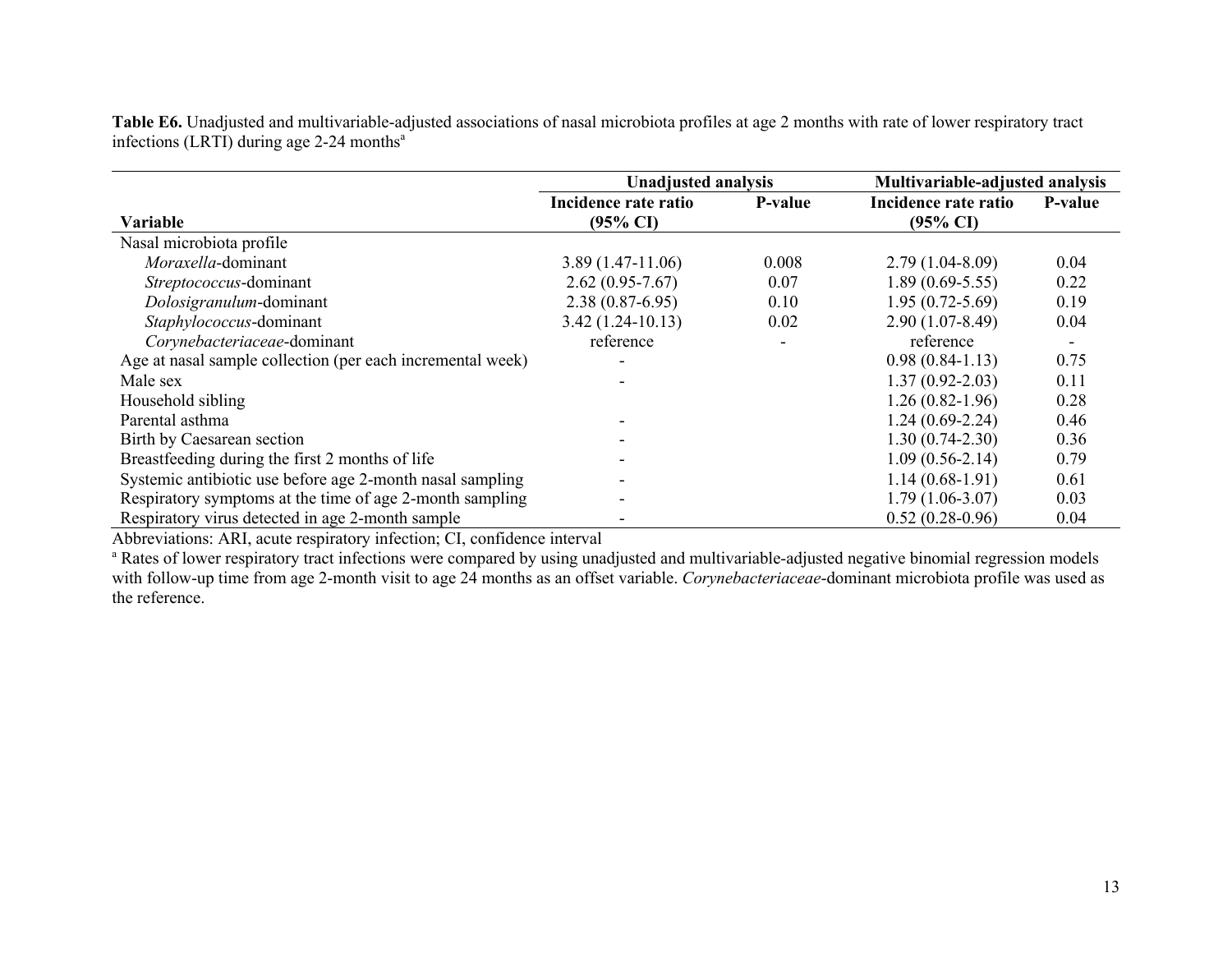**Table E7.** Unadjusted and multivariable-adjusted associations of nasal microbiota profiles at age 2 months with risk of recurrent wheezing by age  $24$  months<sup>a</sup>

|                                                            | <b>Unadjusted analysis</b>                 |         | Multivariable-adjusted analysis            |         |
|------------------------------------------------------------|--------------------------------------------|---------|--------------------------------------------|---------|
| Variable                                                   | <b>Hazard</b> ratio<br>$(95\% \text{ CI})$ | P-value | <b>Hazard</b> ratio<br>$(95\% \text{ CI})$ | P-value |
| Nasal microbiota profile                                   |                                            |         |                                            |         |
| Moraxella-dominant                                         | $1.75(0.95-3.21)$                          | 0.07    | $1.82(0.94-3.52)$                          | 0.08    |
| Streptococcus-dominant                                     | reference                                  |         | reference                                  |         |
| Dolosigranulum-dominant                                    | $1.58(0.82 - 3.04)$                        | 0.17    | $1.75(0.90-3.41)$                          | 0.10    |
| Staphylococcus-dominant                                    | $1.45(0.73-2.91)$                          | 0.29    | $1.59(0.78-3.21)$                          | 0.20    |
| Corynebacteriaceae-dominant                                | $1.13(0.41-3.11)$                          | 0.81    | $1.21(0.43-3.36)$                          | 0.72    |
| Age at nasal sample collection (per each incremental week) |                                            |         | $0.96(0.83-1.11)$                          | 0.56    |
| Male sex                                                   |                                            |         | $0.60(0.39-0.91)$                          | 0.02    |
| Household sibling                                          |                                            |         | $0.97(0.60-1.55)$                          | 0.89    |
| Parental asthma                                            |                                            |         | $2.42(1.45-4.03)$                          | < 0.001 |
| Birth by Caesarean section                                 |                                            |         | $1.11(0.60-2.03)$                          | 0.74    |
| Breastfeeding during the first 2 months of life            |                                            |         | $0.99(0.50-1.94)$                          | 0.97    |
| Systemic antibiotic use before age 2-months nasal sampling |                                            |         | $1.29(0.76-2.18)$                          | 0.35    |
| Respiratory symptoms at the time of age 2-month sampling   |                                            |         | $2.49(1.50-4.14)$                          | < 0.001 |
| Respiratory virus detected in age 2-month sample           |                                            |         | $0.41(0.19-0.85)$                          | 0.02    |

Abbreviations: CI, confidence interval

 $a$  Risk of recurrent wheezing ( $\geq$ 3 wheezing episodes during age 2-24 months) was compared by using unadjusted and multivariable-adjusted Cox proportional hazards models. *Streptococcus*-dominant microbiota profile was used as the reference.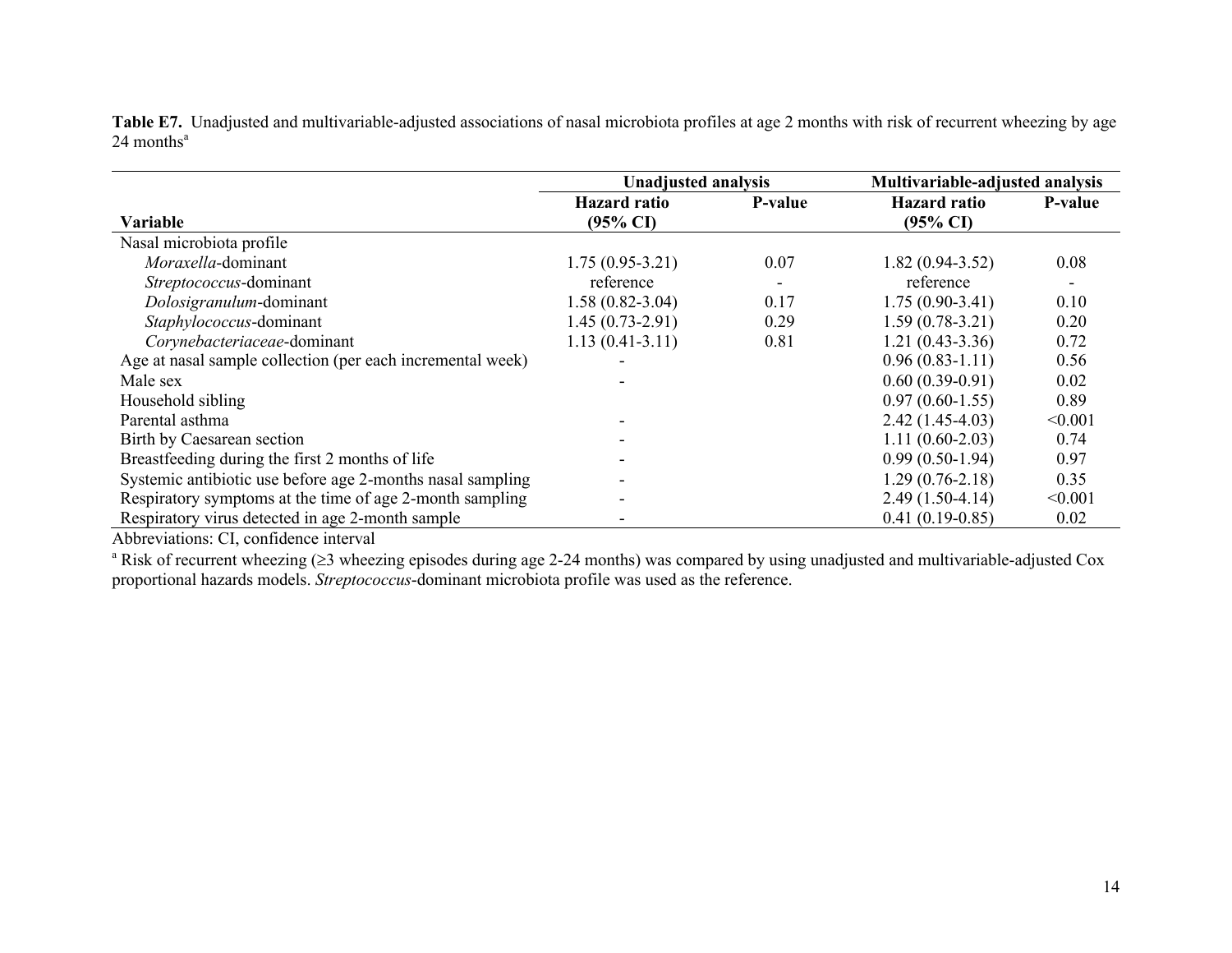# **Figure E1.** The optimal number of nasal microbiota profiles

The optimal number of nasal microbiota profiles was identified by using gap statistics based on Bray-Curtis distance and principal coordinates analysis

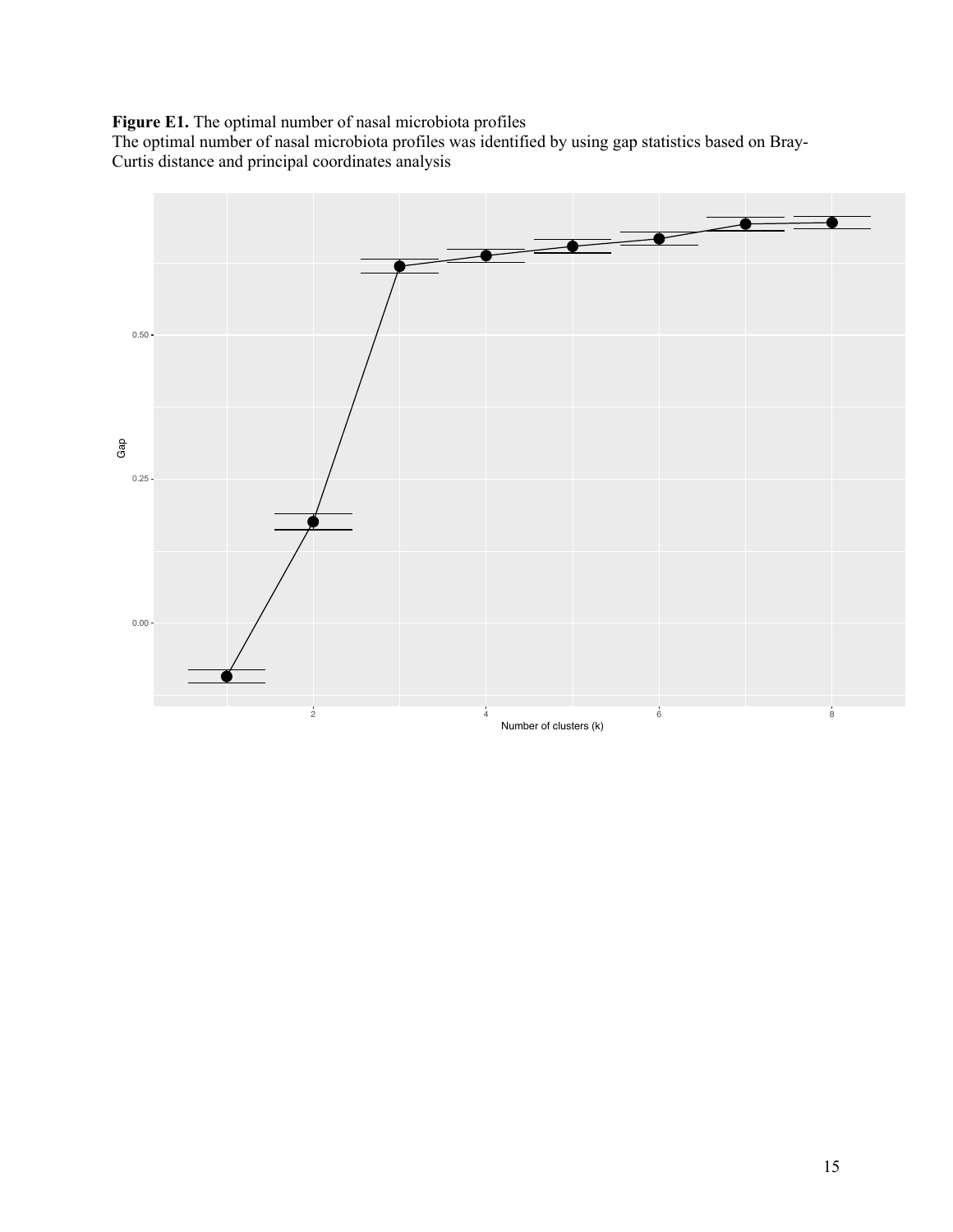

**Figure E2.** Enrolment and follow-up of the study children